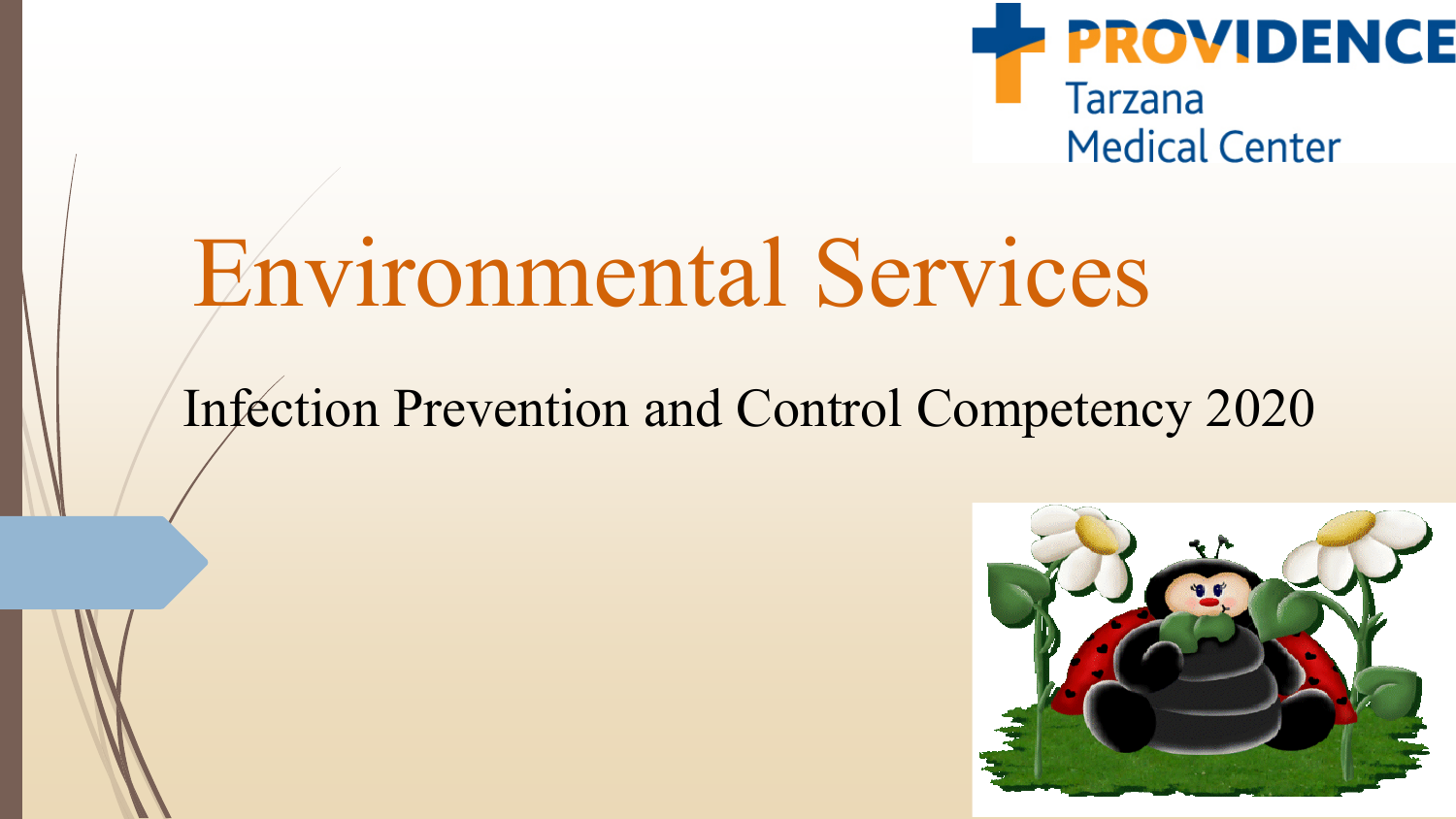## Reflection: Positive Attitude

"A positive attitude causes a chain reaction of positive thoughts, events and outcomes. It is a catalyst and it sparks extraordinary results"

- Wade Boggs

" Remember, happiness does not depend upon who you are or what you have, it depends solely upon hat you think".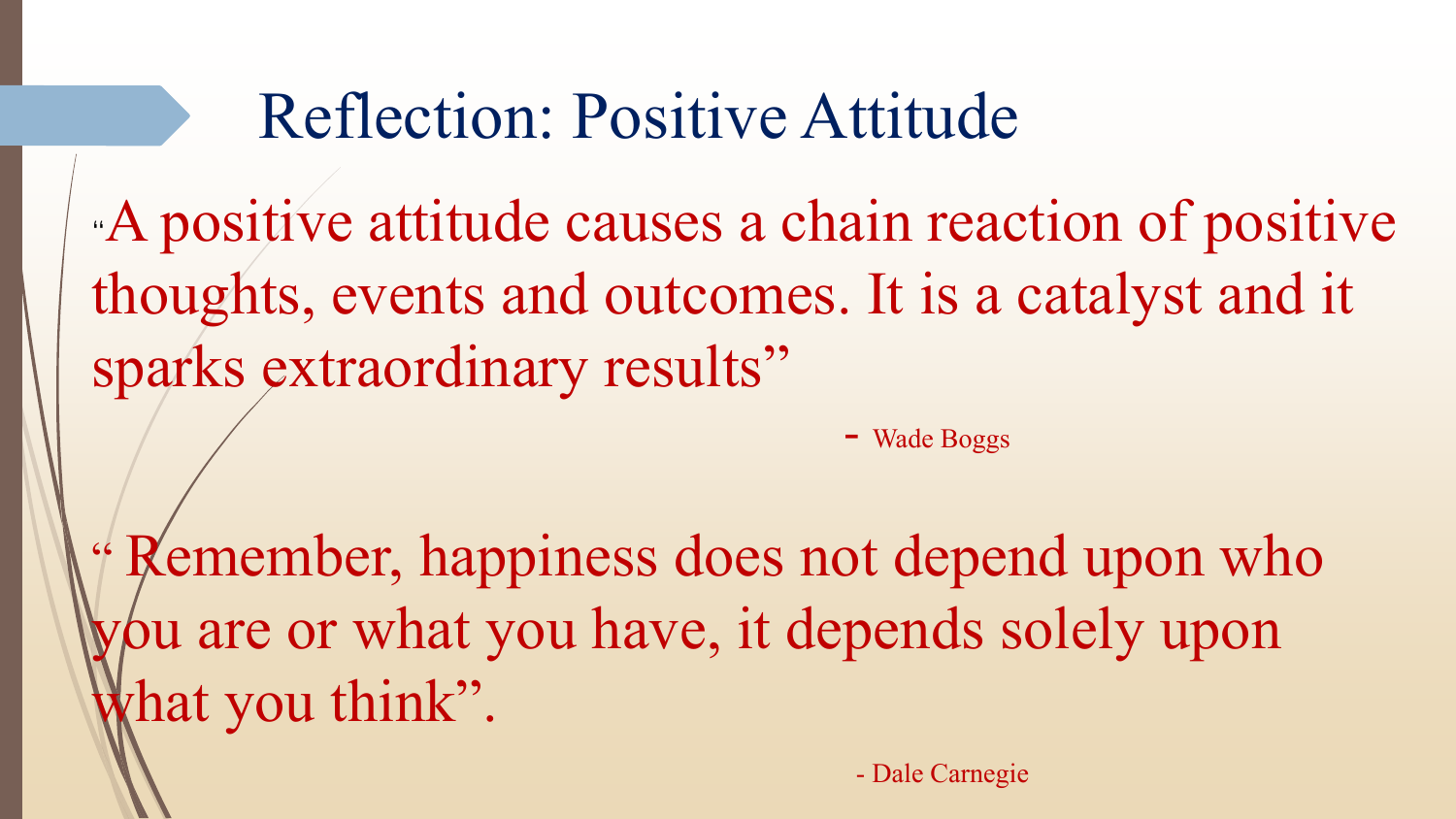Palm to palm

 $\overline{2}$ 



**Between fingers** 



**Back of hands** 



**Base of thumbs** 



H



**Fingernails** 



Wrists



Rinse and wipe dry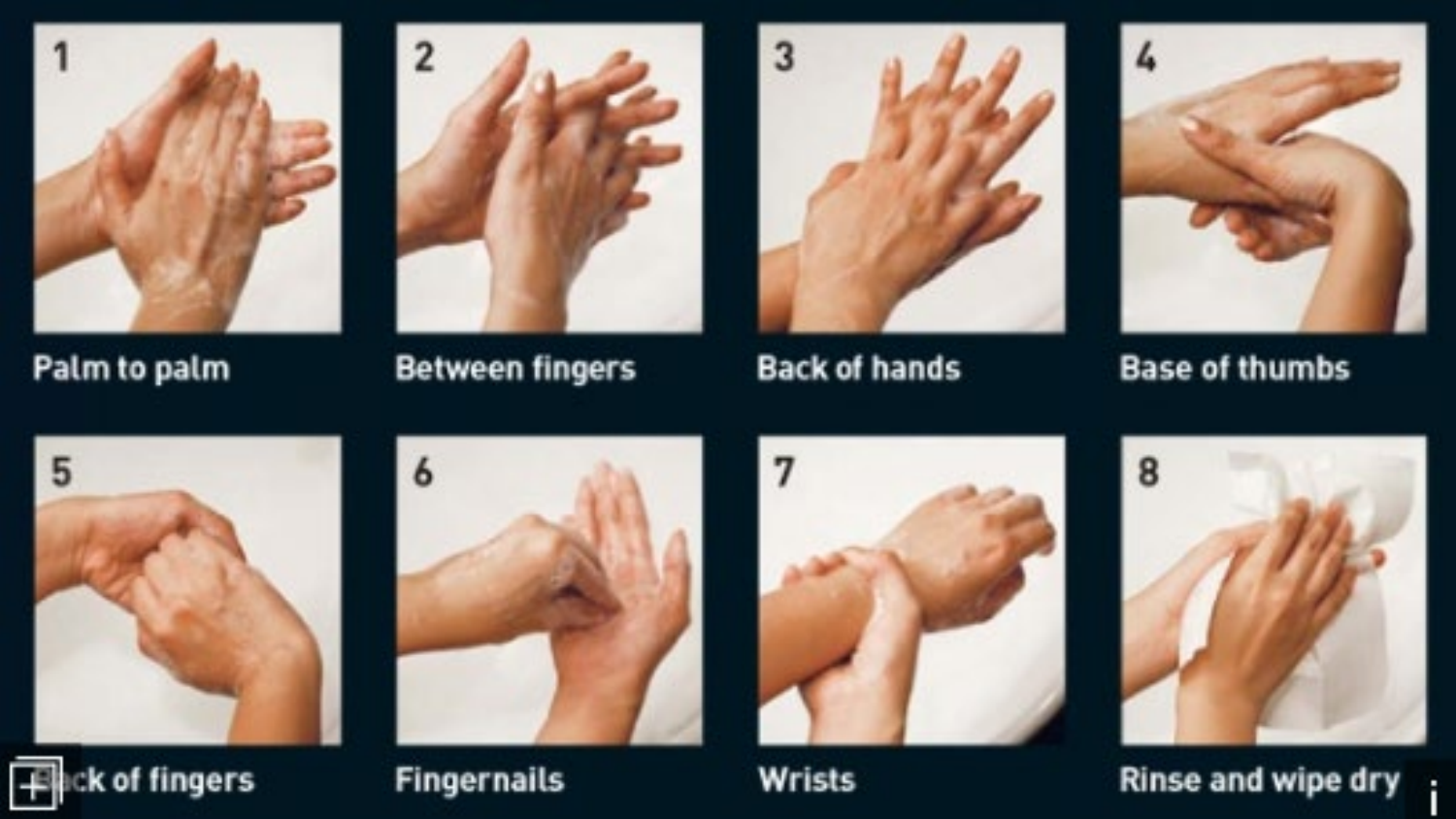# Indications for Hand Hygiene

- Before gloving and entering a patient's room to clean
- After cleaning a patient's room and gloves are removed
- Before handling clean lining
- After bagging soiled linen and placing it in the linen cart
- After collecting and bagging trash and pacing it in trash cart After handling soiled cleaning equipment (mops, cloths, bucket)
	- After using the bathroom
	- Before and after eating or going on a break
	- **Isolation precautions:** The need for gowning, gloving and masking will depend on the isolation category

![](_page_3_Picture_9.jpeg)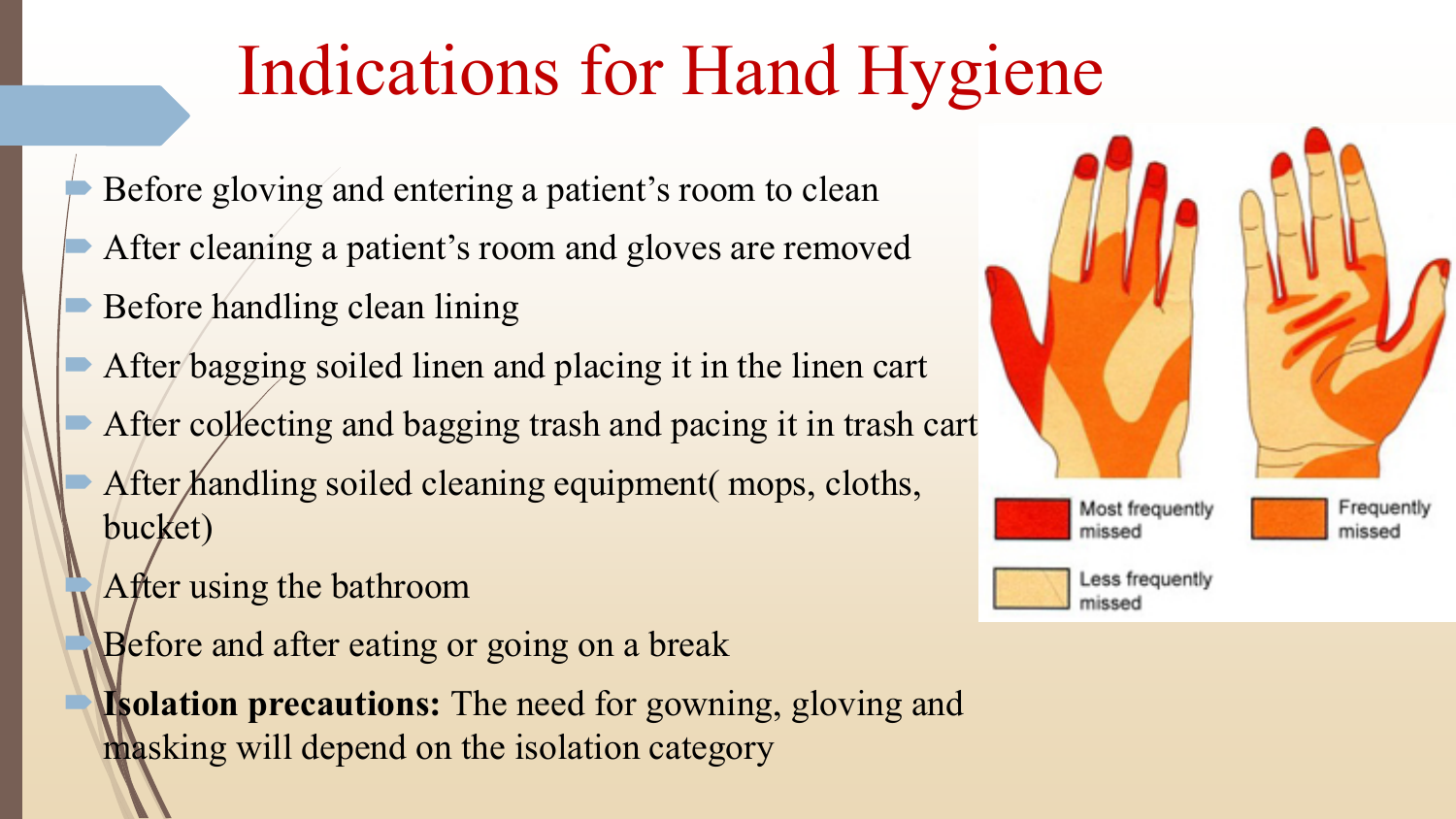# Fingernail Hygiene

• **Natural nails are to be less than ¼ inch past the finger tip.**  • **Nail polish may be worn but must be intact with no chips or cracks**

![](_page_4_Picture_2.jpeg)

![](_page_4_Picture_3.jpeg)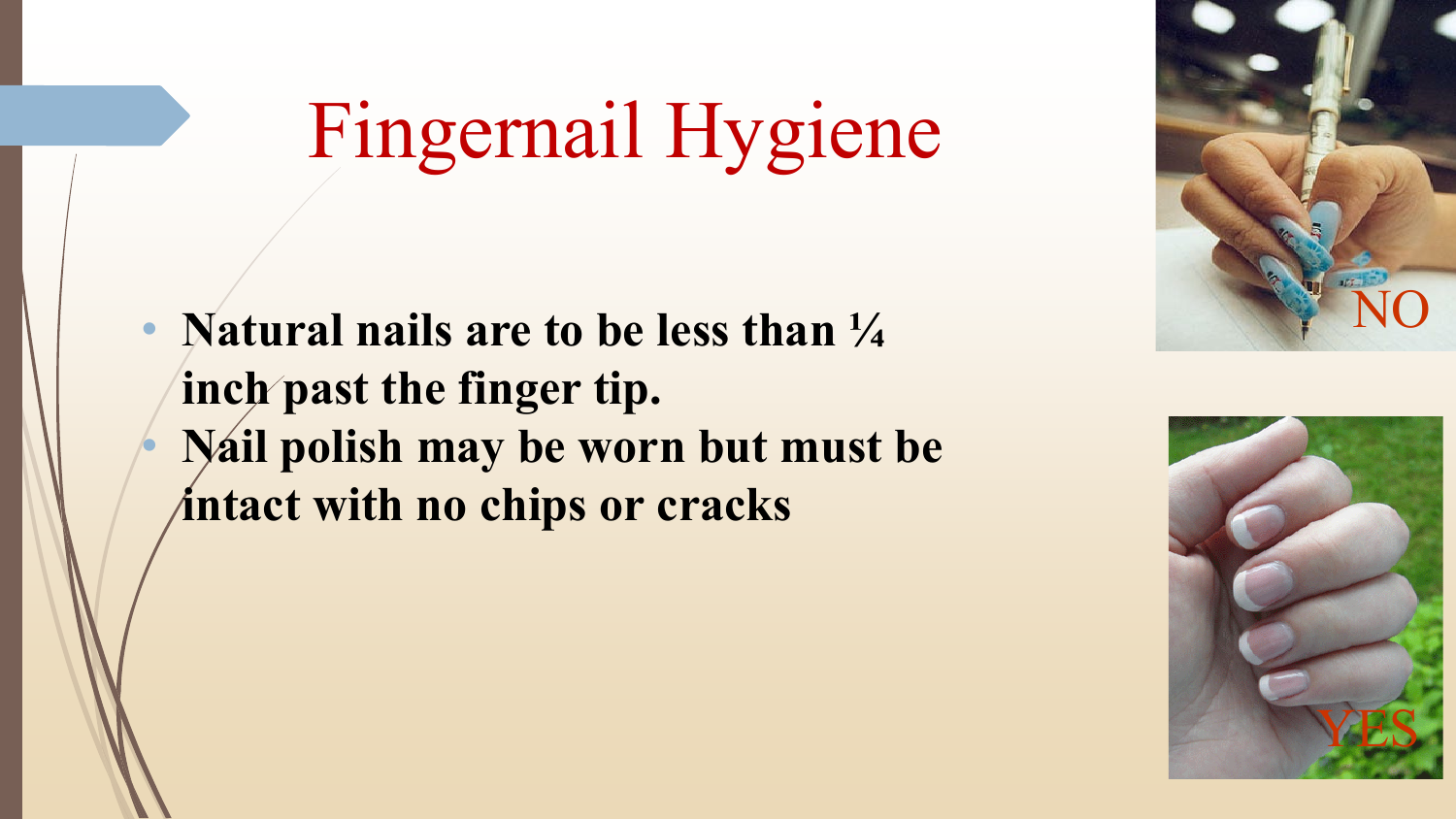## Proper Usage of Gloves

- Don't substitute glove use for hand hygiene
- $\Box$  Don't use gloves if they are damaged or visibly soiled
	- Don't wear gloves in the hallway
- Don't forget to remove and dispose of gloves properly

### 4. GLOVES

• Extend to cover wrist of isolation gown

#### 1. GLOVES

- Outside of gloves are contaminated!
- If your hands get contaminated during glove removal, immediately<br>wash your hands or use an alcohol-based hand sanitizer
- . Using a gloved hand, grasp the palm area of the other gloved hand and peel off first glove
- Hold removed glove in gloved hand
- Slide fingers of ungloved hand under remaining glove at wrist and peel off second glove over first glove
- · Discard gloves in a waste container

![](_page_5_Picture_14.jpeg)

![](_page_5_Picture_15.jpeg)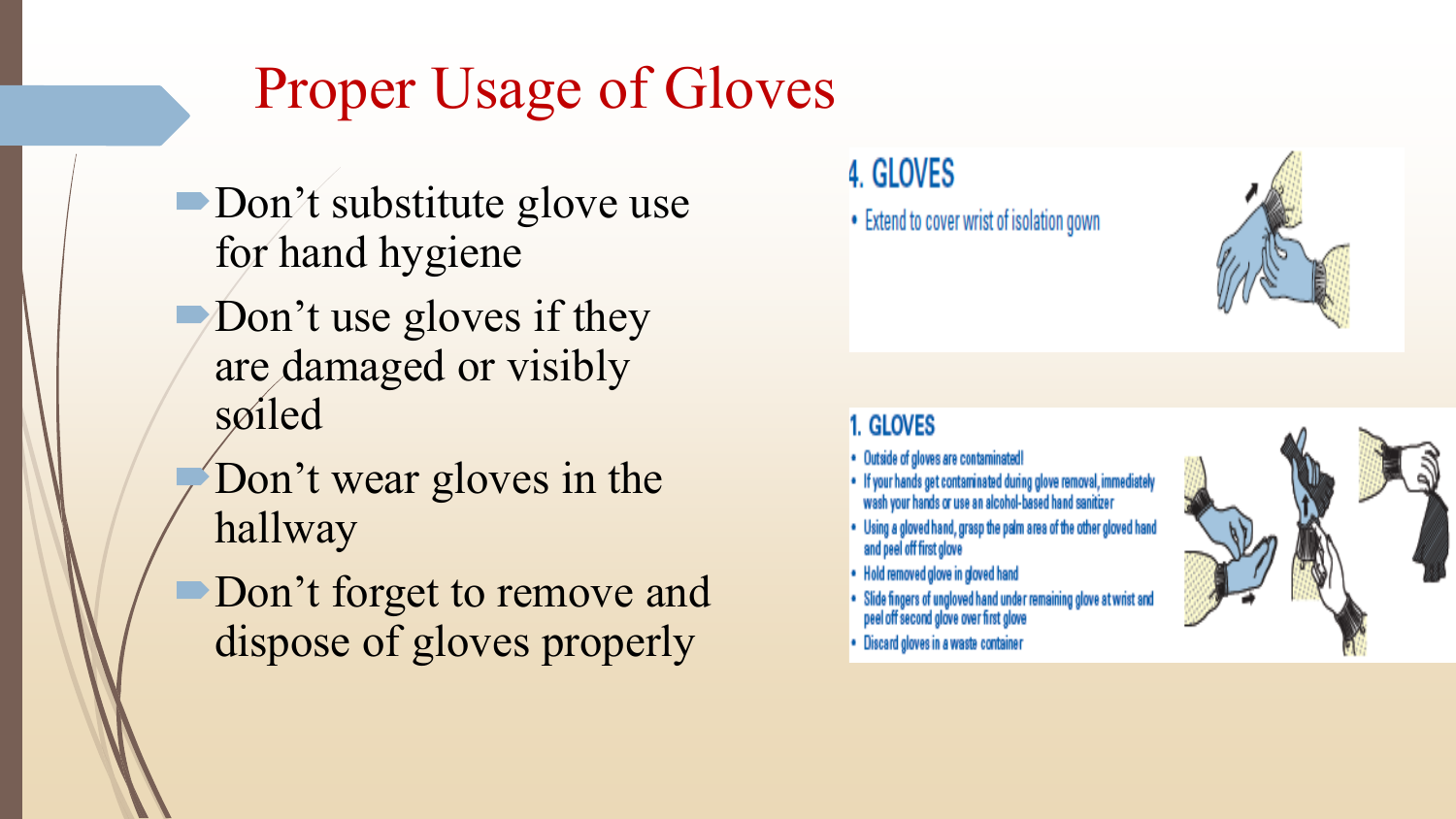### Contaminated Gloves: Cross contamination

- Hand hygiene and changing gloves are important
- Wearing the same pair of gloves for different tasks
- Scenario 1: Collecting trash to touching something in the patient room
- Scenario 2: Finish cleaning a patient room and head down the hallway to dispose of trash with same gloves
- Scenario 3: Pushing trash cart with dirty gloves and touching elevator bútton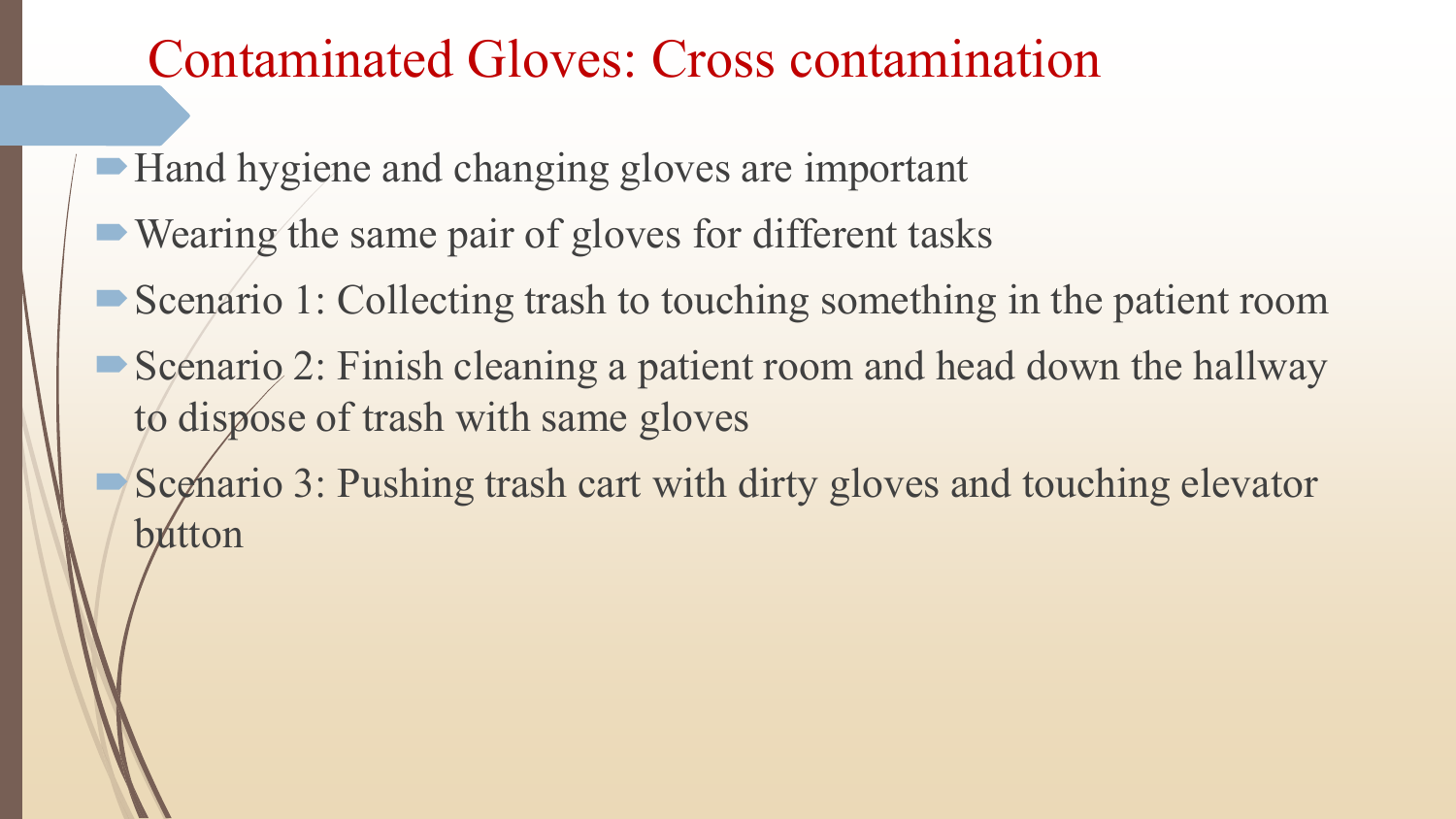### *C.diff*: What and HOW

- Antibiotic associated Diarrhea
- **Symptoms**: watery, non-bloody diarrhea, and lower abdominal pain.
- **Transmission**: spread via the fecal-oral route
	- Contaminated environmental surfaces
	- Contaminated hands of healthcare workers
- Transmission via environmental surfaces include: blood pressure cuffs, toilets, bedside commodes, electronic rectal thermometers, bed rails, call buttons, furniture, and improper gloving or glove removal techniques.

The two major reservoirs of C. difficile are

- Infected humans (symptomatic or asymptomatic)
- Inanimate objects.

![](_page_7_Picture_10.jpeg)

#### **CONTACT PLUS PRECAUTIONS** IN ADDITION TO STANDARD PRECAUTIONS **OBSERVE HAND HYGIENE**

#### VISITORS: Report to nurse before entering

![](_page_7_Picture_13.jpeg)

Private room, if possible. Cohort if private room is not available

![](_page_7_Picture_15.jpeg)

Wear gloves when entering patient room. Change gloves after having contact with infective material. Remove gloves before leaving the room.

![](_page_7_Picture_17.jpeg)

Wear gown when entering patient room if you anticipate that your clothing will have substantial contact with the patient environmental surfaces, or items in patient room. Remove before exiting.

![](_page_7_Picture_19.jpeg)

Wash hands with antimicrobial soap and water before and after patient contact. Do not use gel hand sanitizer.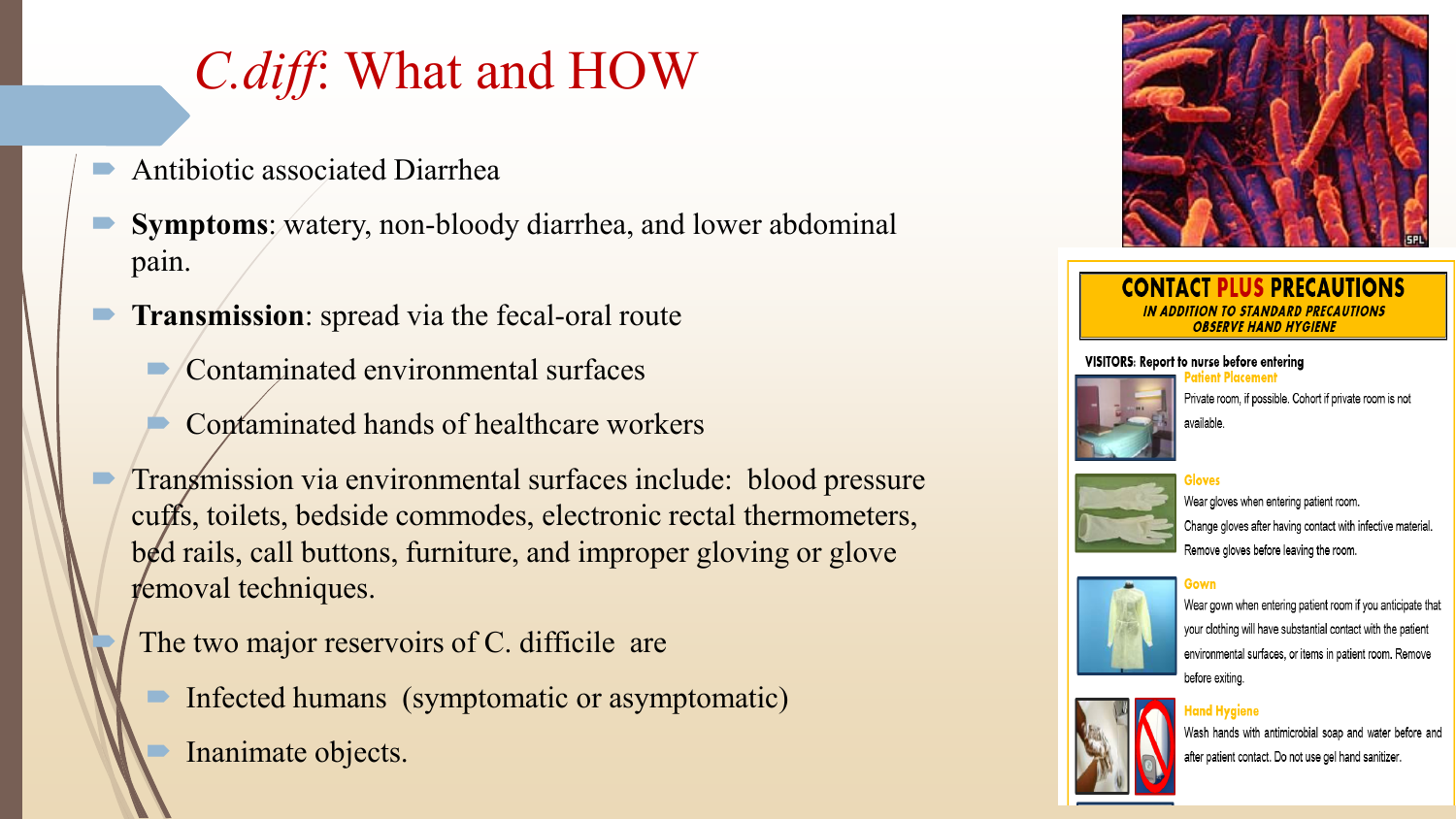## Expectations of Daily and terminal cleaning *C.diff* rooms

### **Daily EVS responsibility**

- Ensure the gel package are out from *C.diff* rooms
- Daily twice cleaning the high touch surfaces with bleach wipes: 2<sup>nd</sup> cleaning performed by the 2nd shift. Logs maintained for both the shift
	- Random inspection and effectiveness monitoring

### **Terminal cleaning**

- Disinfection of all high touch surfaces and equipment in room
- UV disinfection
- Remove curtains and curtain pulls.
- Discard the pillows
- Discard disposable toilet brush.
- Replacing toilet paper or discarding top layers of toilet paper rolls
- Discarding gloves, emesis bags, and other "open" supplies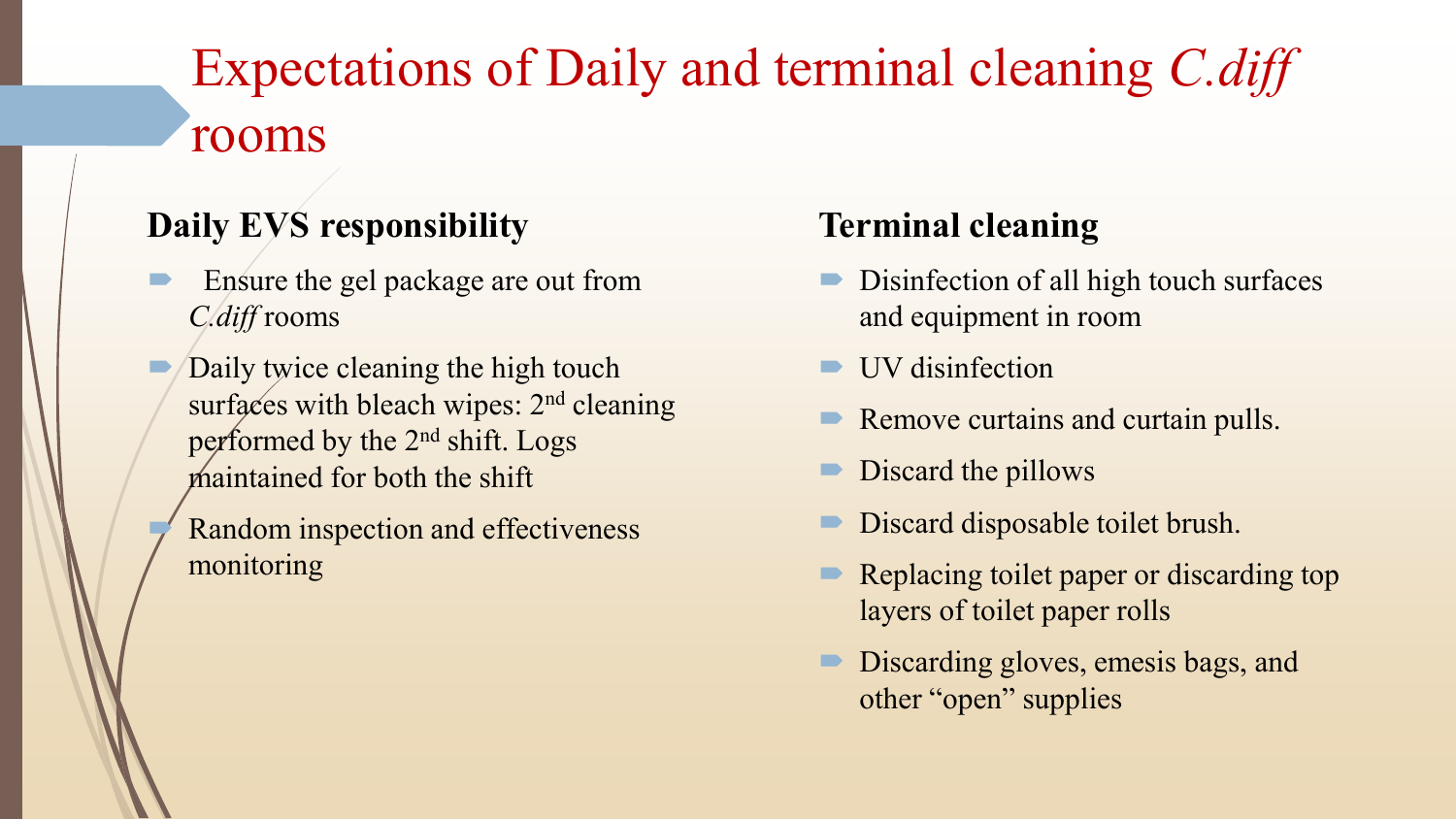### Cleaning sequence

- **2 zones of care: Patient care and Health care zone**
- Executed areas to the most soiled (patient zone) /clean to dirty
- High surfaces to the low ones

The equipment and areas closest to the patient are the most contaminated and considered the "hot zone"

Starting from main door, clean to the right in a 360 degree path

### Concentric circles around patient signify levels of potential environmental contamination

![](_page_9_Figure_7.jpeg)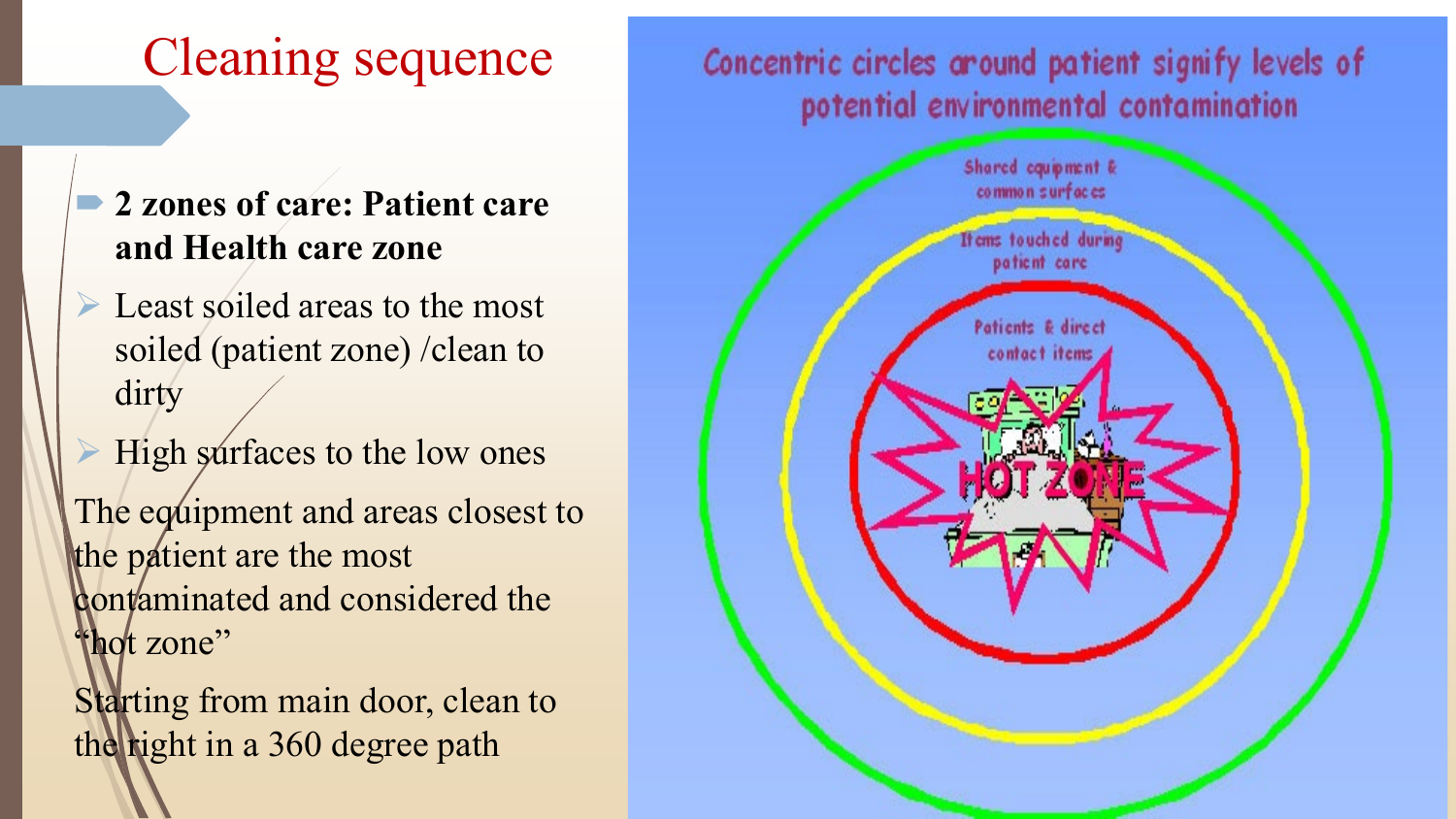### High touch surfaces

- $\rightarrow$  Bed rails / controls
	- Tray table
	- IV pole (grab area)
	- Call box / button
	- Telephone
	- Bedside table handle
	- Chair
	- Curtain pulls
	- Room sink Room light switch Room inner door knob Bathroom inner door knob / plate Bathroom light switch Bathroom handrails by toilet Bathroom sink
- **Toilet seat**
- **Tollet flush handle**
- **Toilet bedpan cleaner**

![](_page_10_Picture_13.jpeg)

![](_page_10_Picture_14.jpeg)

![](_page_10_Picture_15.jpeg)

![](_page_10_Picture_16.jpeg)

![](_page_10_Picture_17.jpeg)

![](_page_10_Picture_18.jpeg)

![](_page_10_Picture_19.jpeg)

![](_page_10_Picture_20.jpeg)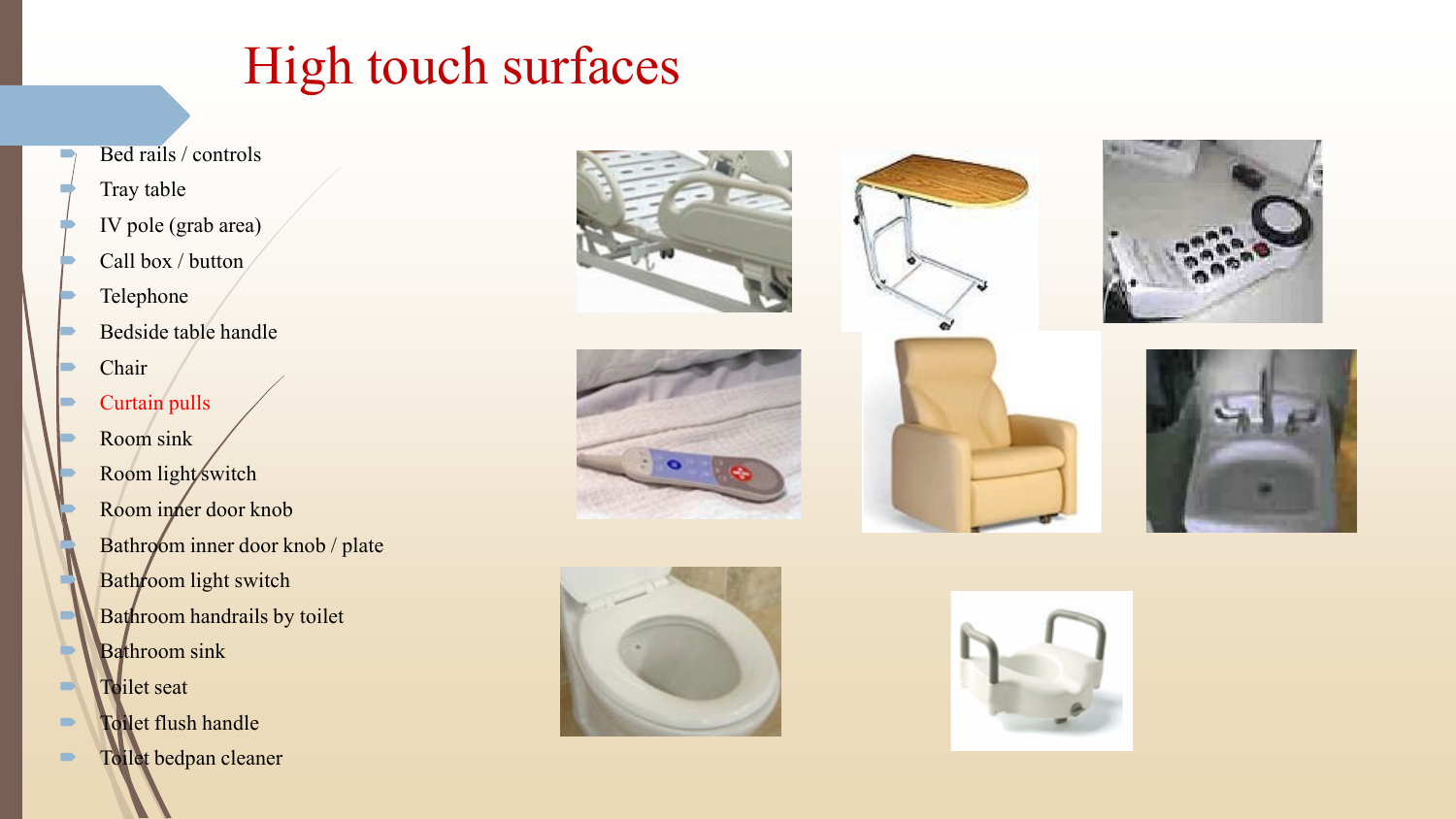### Hospital approved disinfectants: EVS

#### **Methods to disinfection**

- Recognize level of bioburden
- $\checkmark$  Be familiar with the type and level of contamination
- Disinfectants must be used according to the manufacture's instruction on the label (dilution, compatibility, contact time, storage , shelf life).
- Use the correct disinfectant for the object being cleaned
- Use standard precaution always
- $\sqrt{\text{Be}}$  consistent
- Disinfect environmental surfaces on a regular basis
- Disinfect, damp wipe, all horizontal, vertical and contact surfaces.
- $\sqrt{\frac{1}{1}}$ Maintain wipes wetnes
- Contact time
- Virex plus: 3mins
- Prominence: Floor disinfectant
- Chlorox bleach wipes: 3mins
- Cavicide: 5 mins
- Blood and blood fluid spill cleaning kits Small spillage Large spillage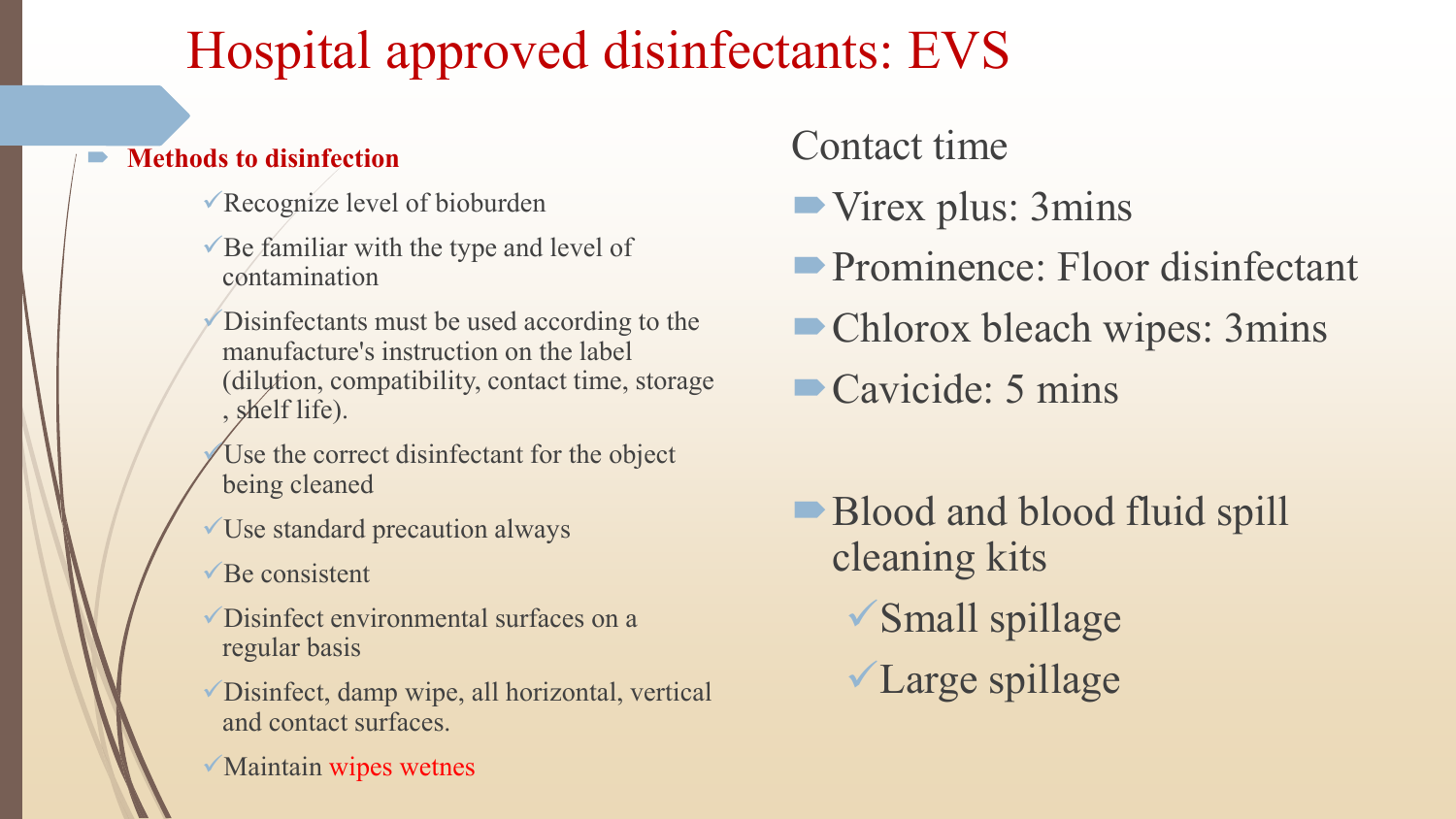### Monitoring the effectiveness of terminal cleaning Components of the SystemSURE Plus ATP Cleaning Verification System

Visual inspection Black light ATP system

The SystemSURE Plus ATP Cleaning Verification System consists of four parts:

![](_page_12_Picture_3.jpeg)

NEGATIVE ROD (-

OSITIVE ROD (+)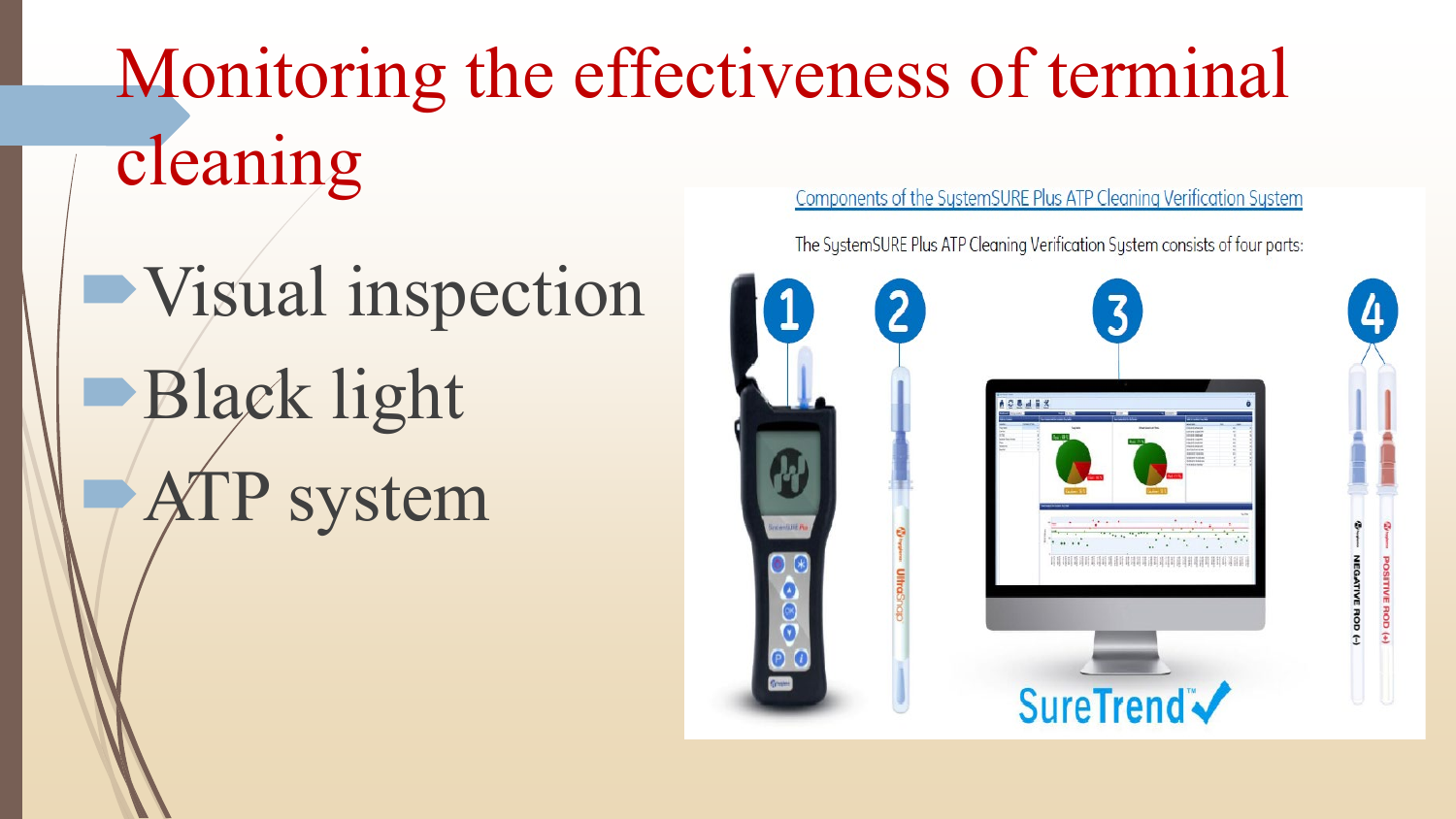### Bio hazardous Waste Management

- Bio hazardous waste placed in single leak resistant red plastic bag. Avoid multi lining the container.
- No Puncturing the red bag: to prevent leakage or expulsion of the contents
	- Biohazard bags shall be tied to prevent leakage or expulsion of contents during all future storage and handling- "Goose neck "
	- Do NOT reuse biohazard bags.

![](_page_13_Picture_5.jpeg)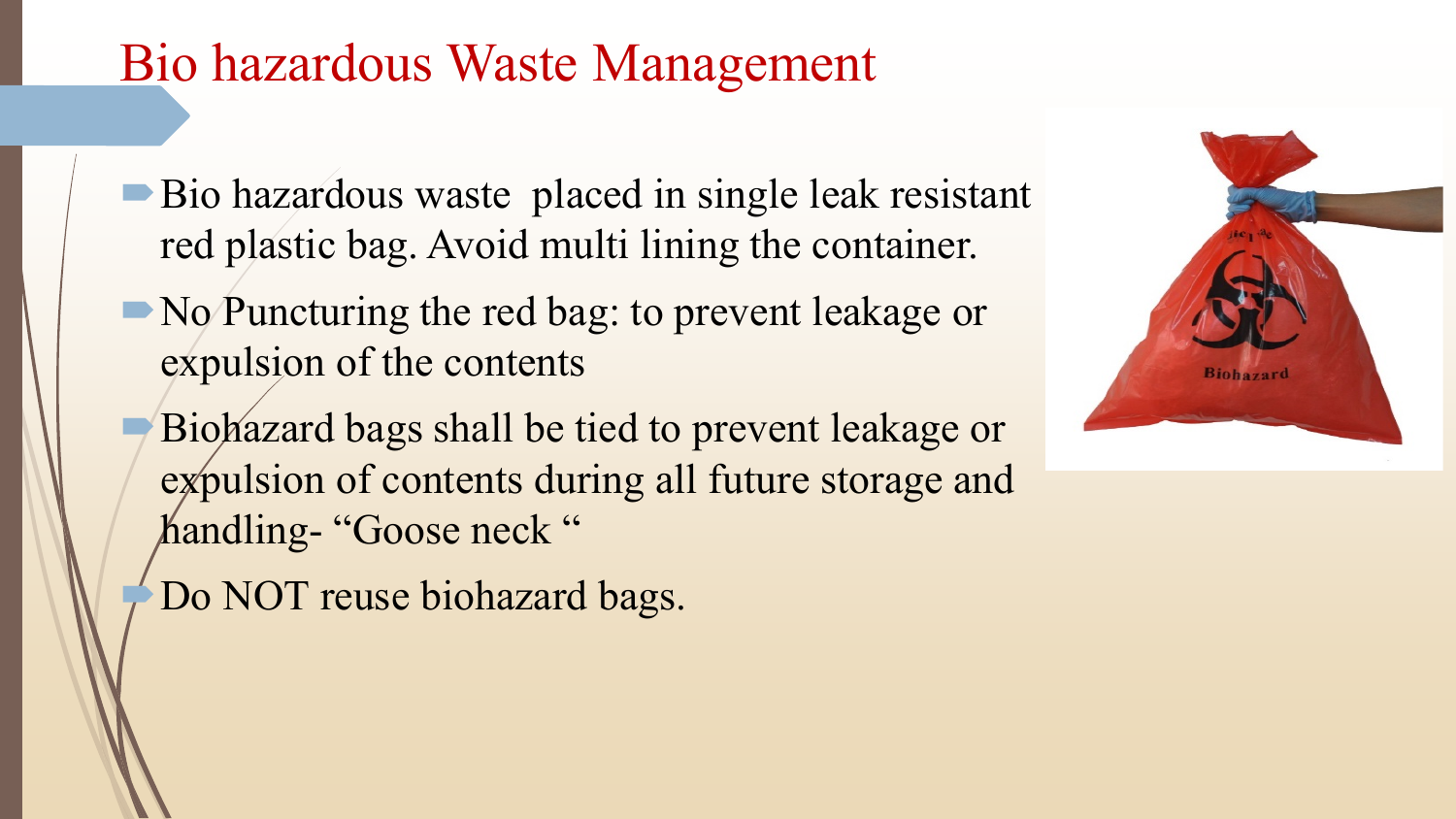## Bio hazardous Waste Management

 **Cleanliness of Bio hazardous waste container:** Per HSC Section 118295, a person shall thoroughly wash and decontaminate reusable rigid containers for medical waste each time they are emptied, unless the surfaces of the containers have been completely protected from contamination by disposable liners, bags, or other devices removed with the waste. These containers shall be maintained in a clean and sanitary manner.

 Approved methods of decontamination include, but are not limited to, agitation to remove visible soil combined with one of the following procedures:

(a) Exposure to hot water of at least 82 degrees Centigrade (180 degrees

Fahrenheit) for a minimum of 15 seconds.

(b) Exposure to chemical sanitizer by rinsing with, or immersion in, one of the following for a minimum of three minutes:

- $(1)$  Hypochlorite solution (500 ppm available chlorine).
- (2) Phenolic solution (500 ppm active agent).
- (3) Iodoform solution (100 ppm available iodine).
- (4) Quaternary ammonium solution (400 ppm active agent).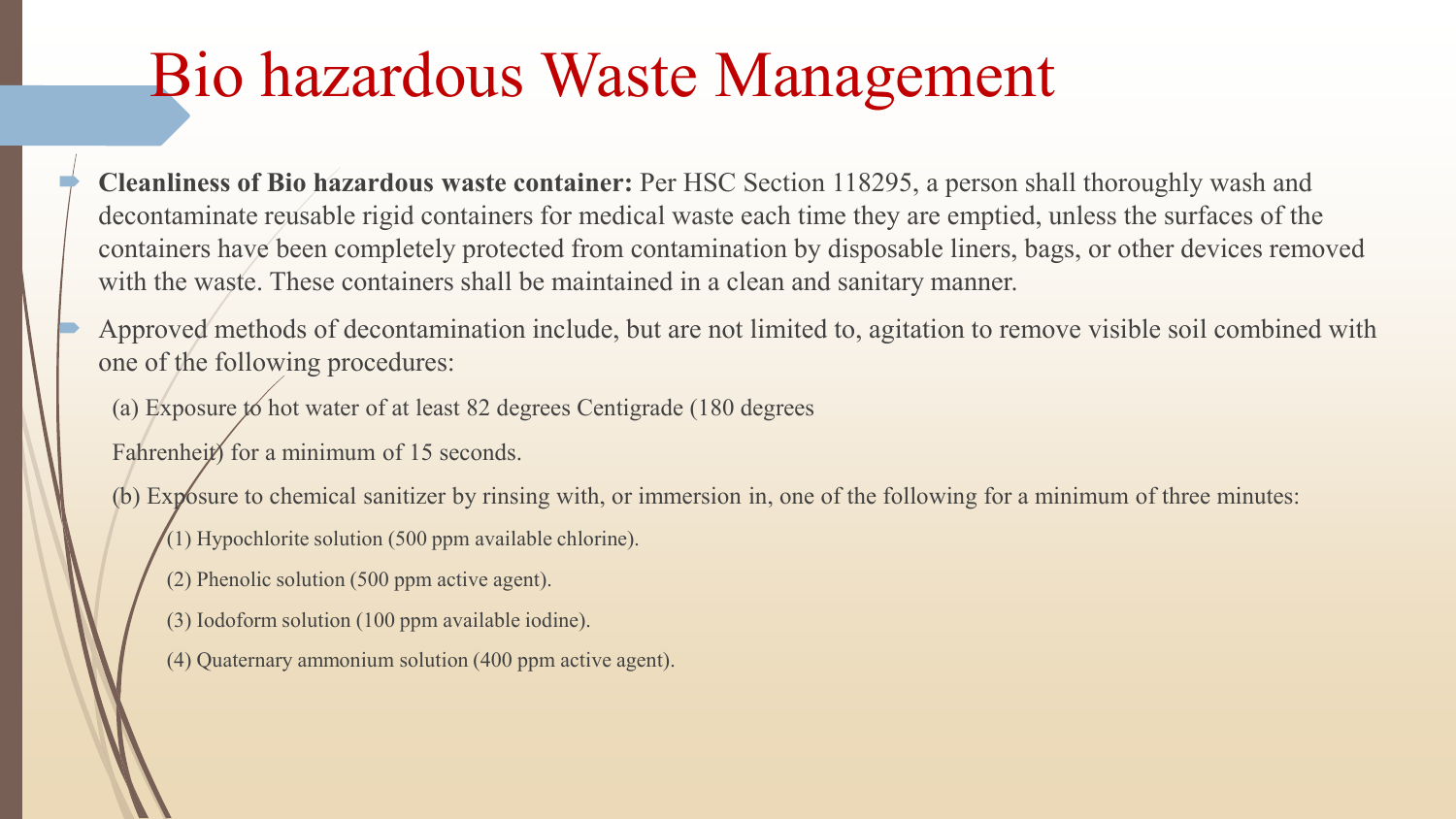### Reminders

- Remove sharp container if more than  $\frac{3}{4}$  full. They must be closed before they are overfilled
- **Pick-up trash from the top**
- Clean linen must be stored in covered carts or enclosed cabinets and kept covered during transport
- Soiled linen be placed in covered containers or bags Soiled linen carts should be cleaned and disinfected regularly
- Clean equipment: Cover them with plastic sheet after cleaning and store them clean area
- Securement of EVS closet

![](_page_15_Picture_7.jpeg)

![](_page_15_Picture_8.jpeg)